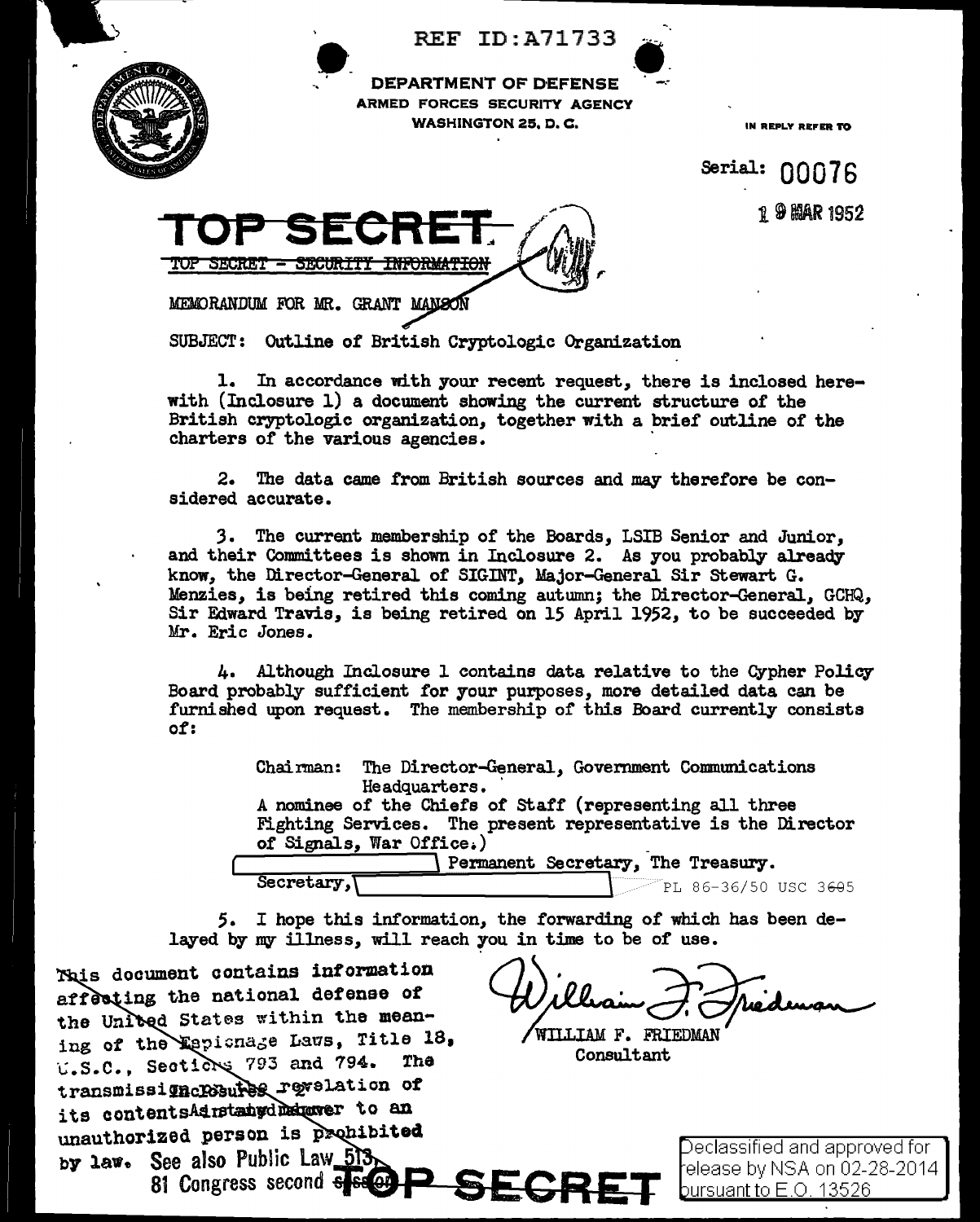

\* Throughout this paper, "British" is understood to mean all British territory structure are known to exist in Australia and Canada; presumably, the other Domin-<br>structure are known to exist in Australia and Canada; presumably, the other Dominions maintain like organizations.

SECRET Sul!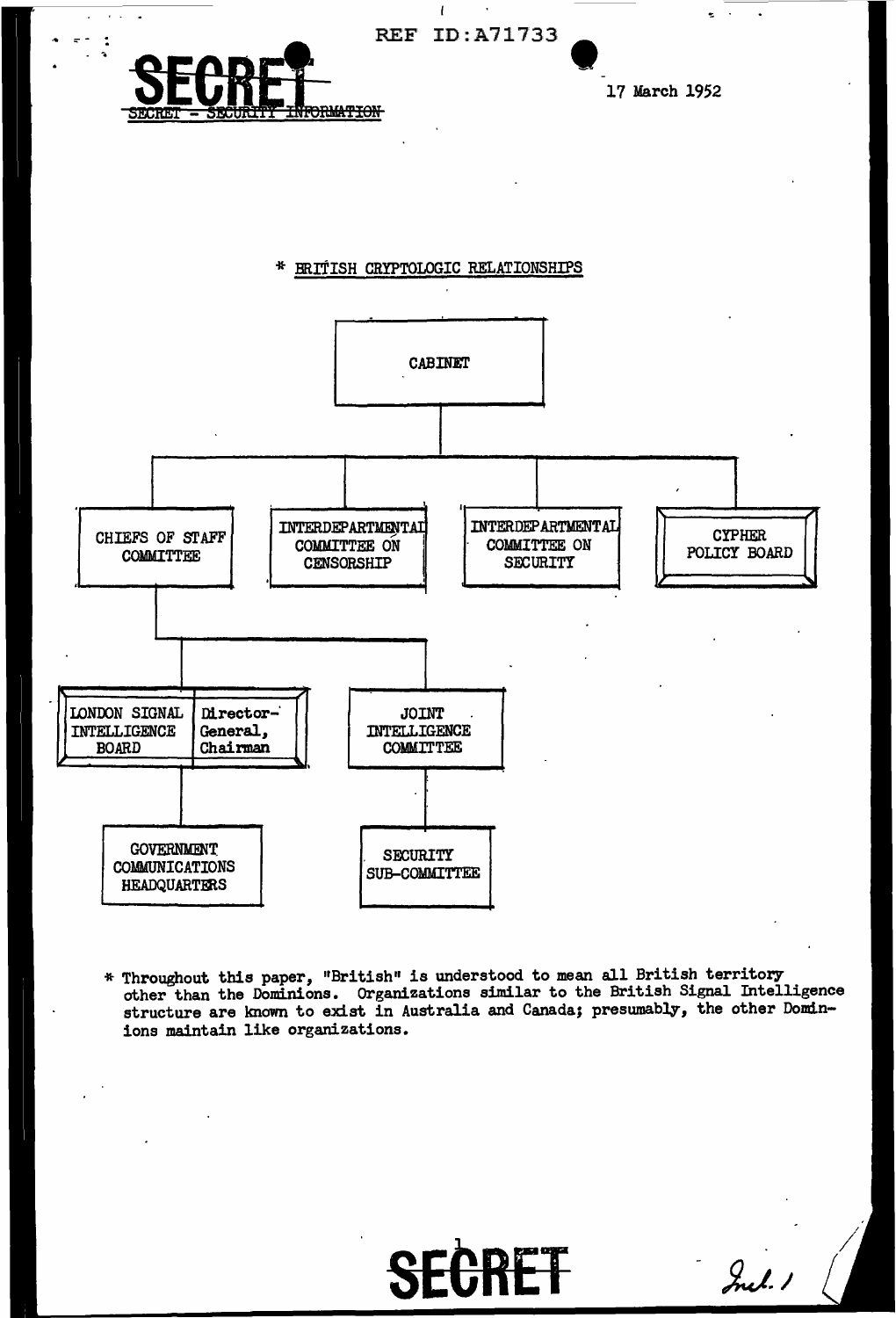

REF ID: A71733

17 March 1952

SECURITY INFORMATION SECRET

# THE CYPHER POLICY BOARD

## ORGANIZATION

 $\mathbf{r}$ 



 $\overline{c}$ 

ECRET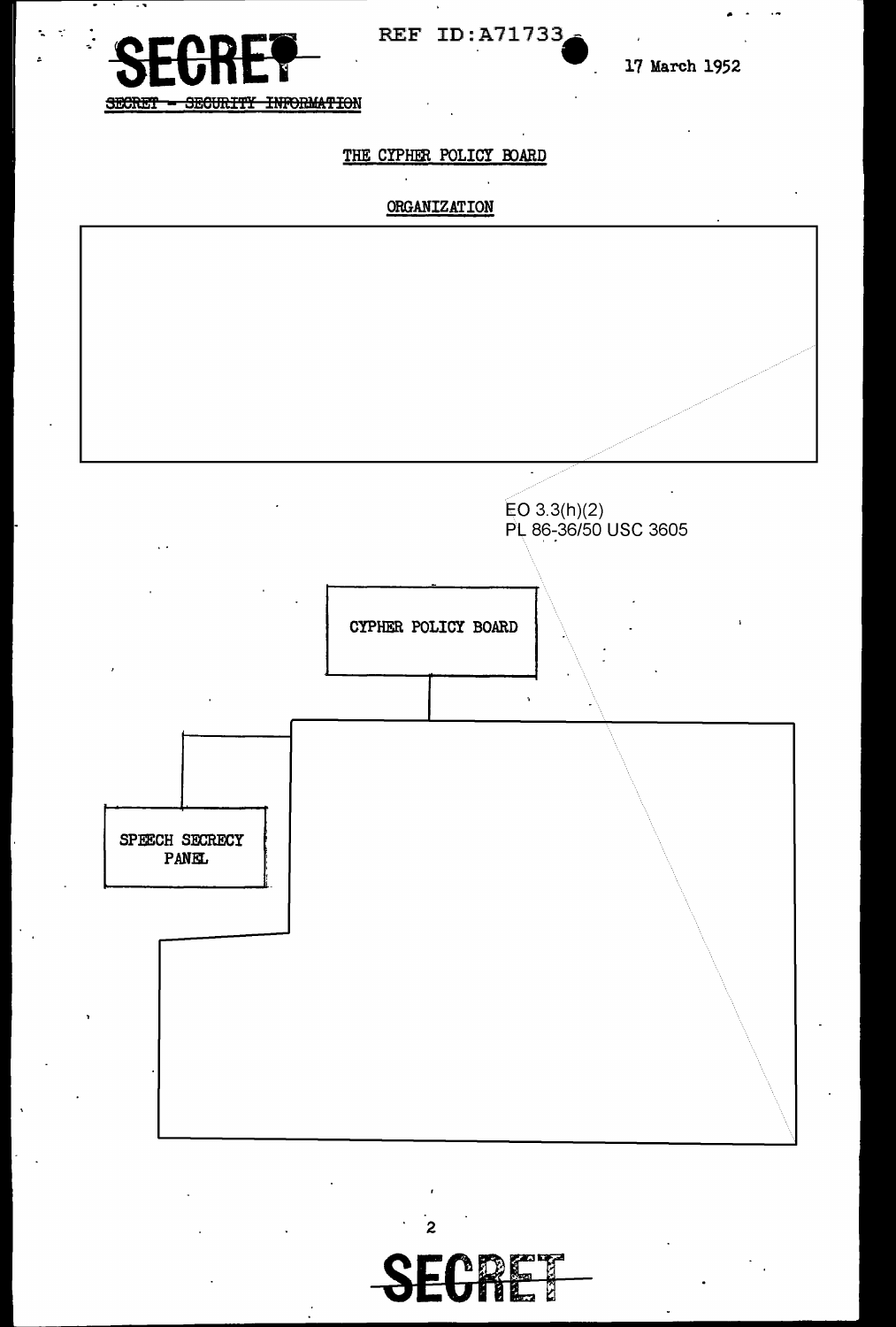| <b>REF ID: A71733</b> |  |
|-----------------------|--|
|-----------------------|--|



a.

b

c|

1. The Cypher Policy Board is a Cabinet Committee. The Terms of Reference of the Board are:

Membership consists of representatives from the Signals Divisions of the Admiralty, the War Office, and the Air

Ministry, and representatives from GCHQ, including the Secretary of the  $EO 3.3(h)(2)$ **Cypher Policy Board.**  $\begin{array}{l}\n \text{EU} \cdot 3.3(n)(2) \\
 \text{P} \cdot \text{E} \cdot 36750 \cdot \text{USC} \cdot 3605\n \end{array}$ 

:Membership consists of two representatives from each cypher-using Government

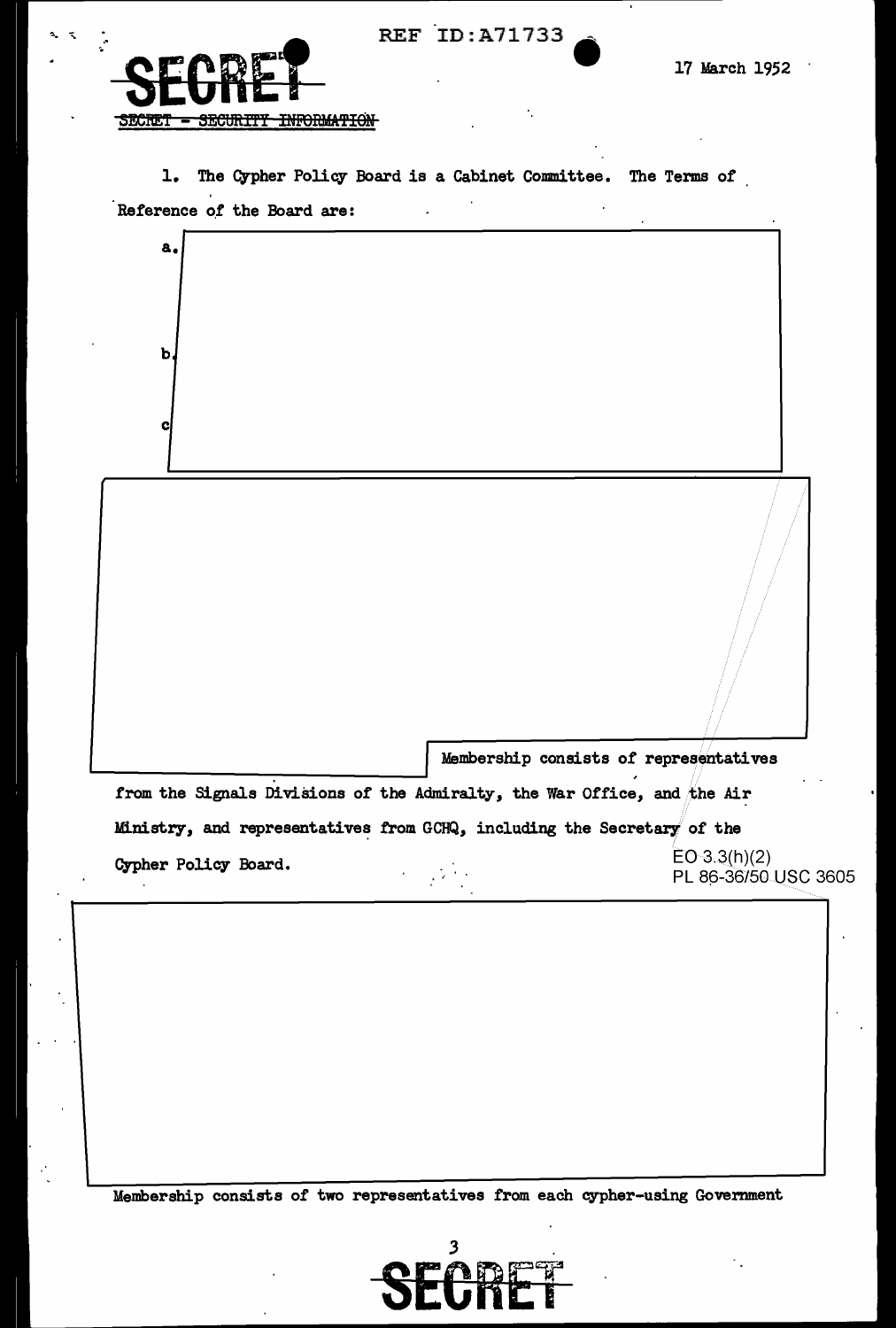

REF ID:A71733

17 March 1952

j.

| ____________<br><b>THEODHAMTON</b><br><b>CONTROLLER</b><br><b>CLADEM</b><br><b>DECORTIL TRIARTION</b><br><u>тэрээлтэг</u> | PL 86-36/50 USC 3605 |  |
|---------------------------------------------------------------------------------------------------------------------------|----------------------|--|
| Department, including GCHQ; the Secretary of the Cypher Policy Board acts as                                              |                      |  |

 $EO 3.3(h)(2)$ 

4. The Speech Secrecy Panel

Membership consists of the

Engineer-in-Chief of the General Post Office, who serves as Chairman, and representatives from Admiralty, War Office, Air Ministry, Ministry of Supply, and their associated Research Establishments, GCHQ, the Secretary of the

Cypher Policy Board,

Chairman.

Membership consists of representatives from the Admiralty, War Office, Air Ministry, Foreign Office, Ministry of Supply, GCHQ, and their associated Research Establishnents, \

The Secretary of the Cypher Policy Board serves as Chairman.

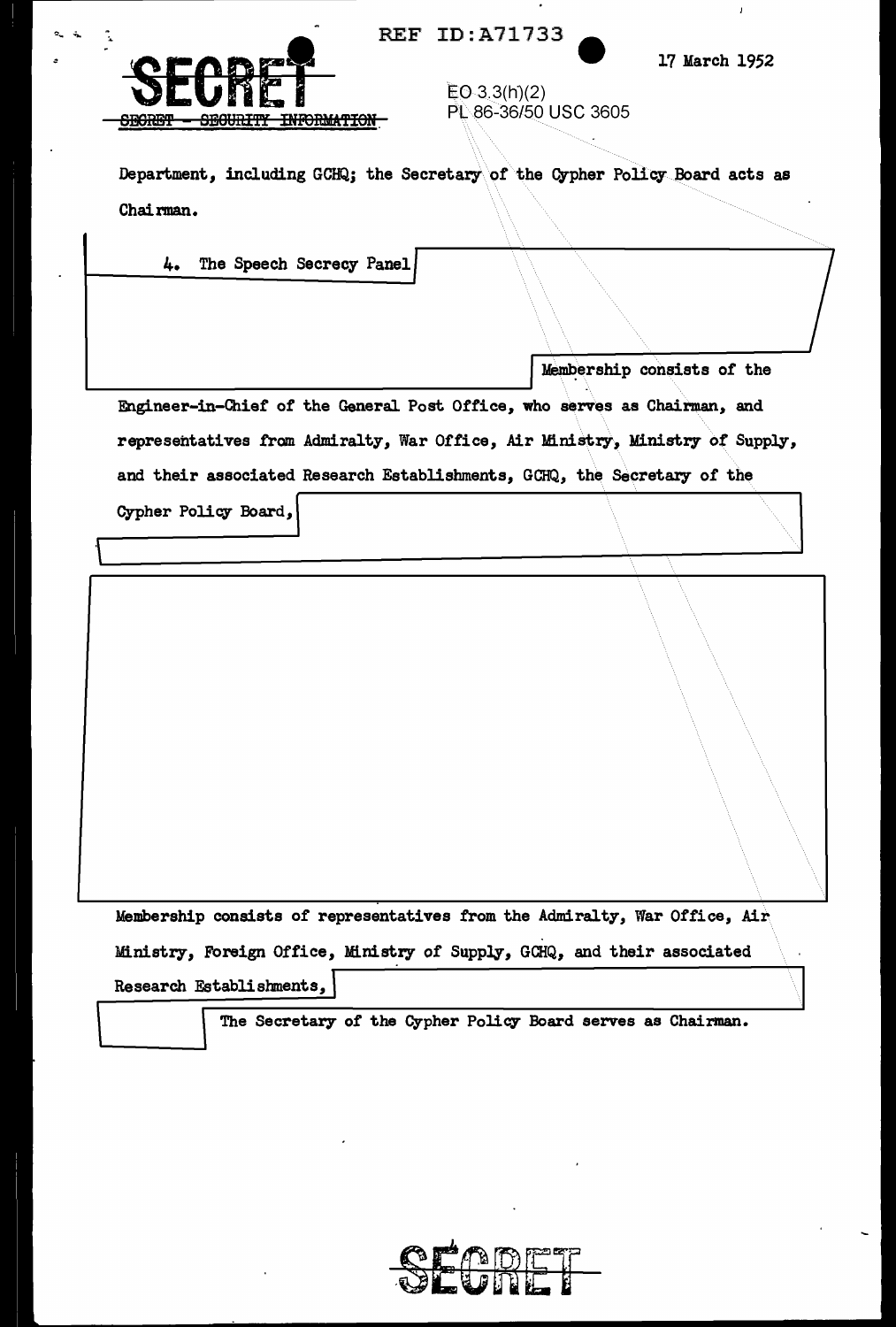REF ID: A71733

I

17 March 1952



### IDNDON SIGNAL INTELLIGENCE OOARD

#### **ORGANIZATION**

Chairman Director-General of Signal Intelligence

Admiralty Director *ot* Naval Intelligence Director *ot* Signals Division

War Office Director of Military Intelligence<br>Director of Signals

Air Ministry Assistant Chief of Air staff (Intelligence) Assistant Chief of Air staff (Signals)

Foreign Office Assistant Under-Secretary of State

\* Security Service .Director-General

- \* Joint Intelligence Bureau Director
- \* Directorate *ot* Scientific Intelligence Director-General

\* These three Departments were added to LSIB in 1951; they will be represented as necessary on the subordinate Boards and Committees.





Govemment Communications Headquarters (GCHQ) Director, GCHQ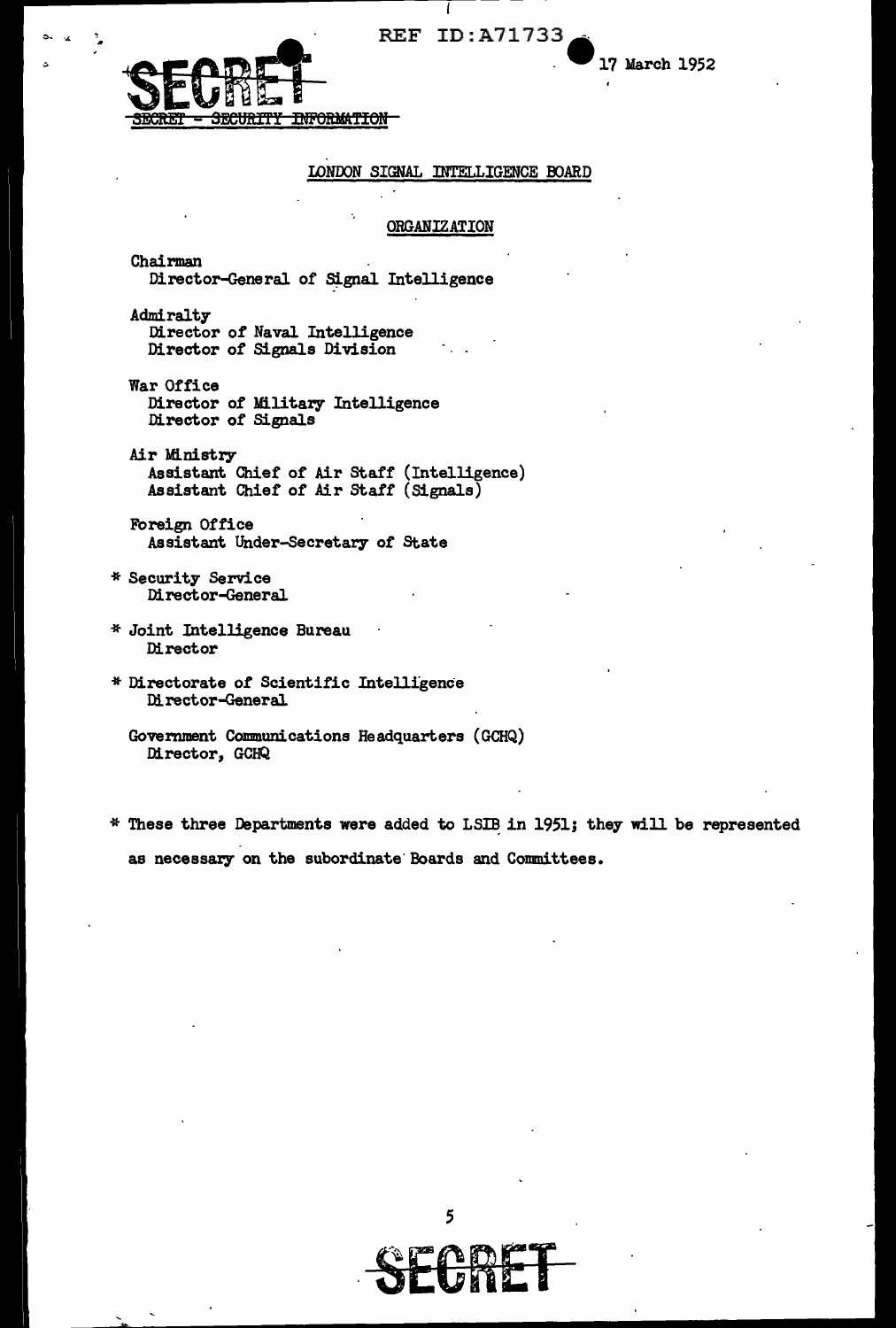

**SECRET**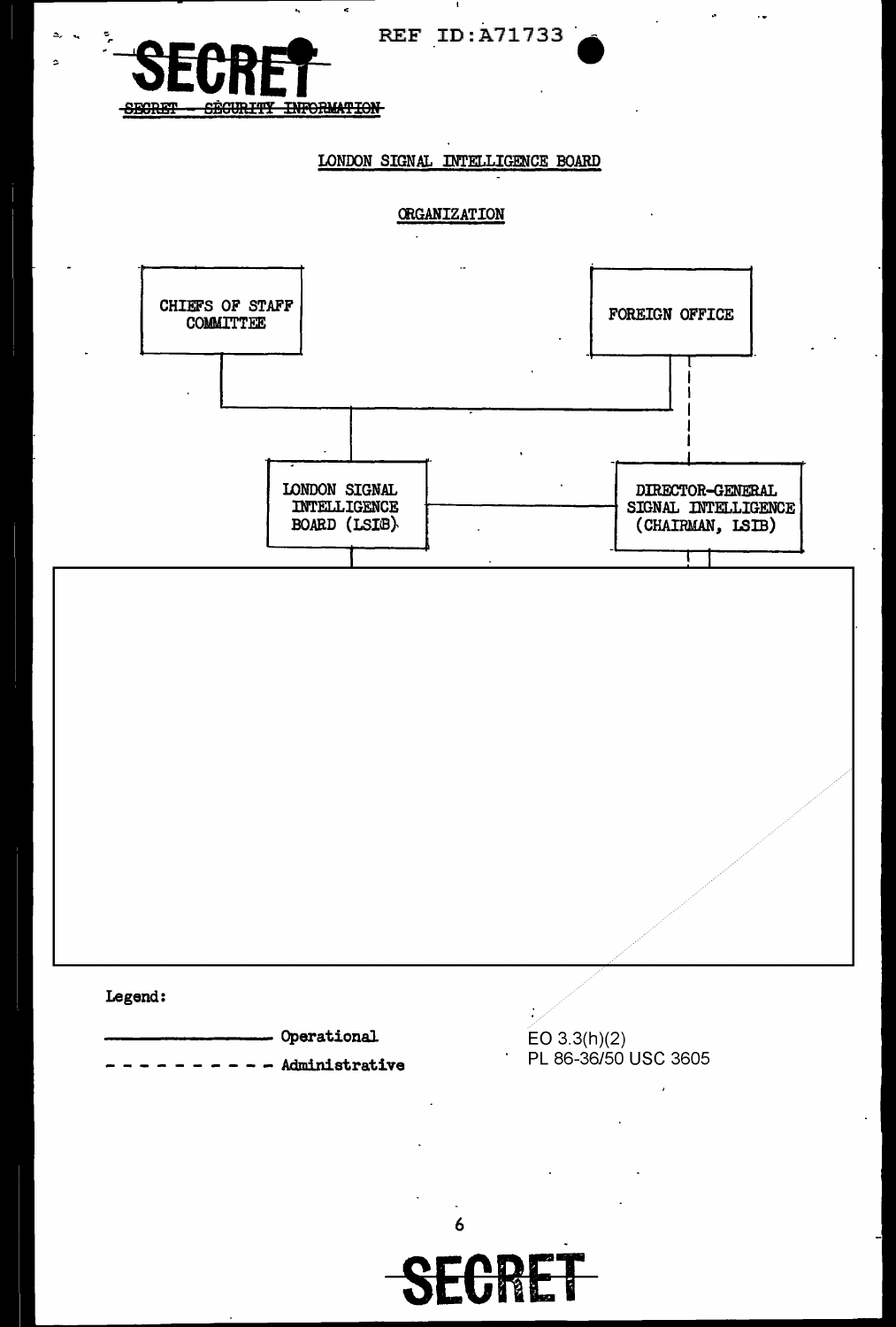REF ID: A71733



5.

17 March 1952

The British Signal Intelligence Organization operates under the  $\mathbf{1.}$ general direction of the Chiefs of Staff and the Foreign Office. It is administered by the Foreign Office under the direction of the Director-General, Signal Intelligence, who is Chairman of the London Signal Intelligence Board.

The Board is responsible for:  $2.$ 

| 3.                                                                                                |                      |
|---------------------------------------------------------------------------------------------------|----------------------|
|                                                                                                   | Representation in-   |
| cludes members from the Admiralty, the War Office, the Air Ministry, the                          |                      |
| Foreign Office, and GCHQ; the Chairman is the Director, GCHQ. $\mathsf{EO}\,3.3(\mathsf{h})(2)$ . | PL 86-36/50 USC 3605 |
| 4.                                                                                                | Members include      |
| representatives from the Admiralty, the War Office, the Air Ministry, the                         |                      |
| Foreign Office, and GCHQ. Co-opted members include representatives from the                       |                      |
| Joint Intelligence Bureau, M.I. 5, M.I. 6, Directorate of Scientific Intelli-                     |                      |
| gence, and the Colonial Office. The Director, GCHQ, is Chairman.                                  |                      |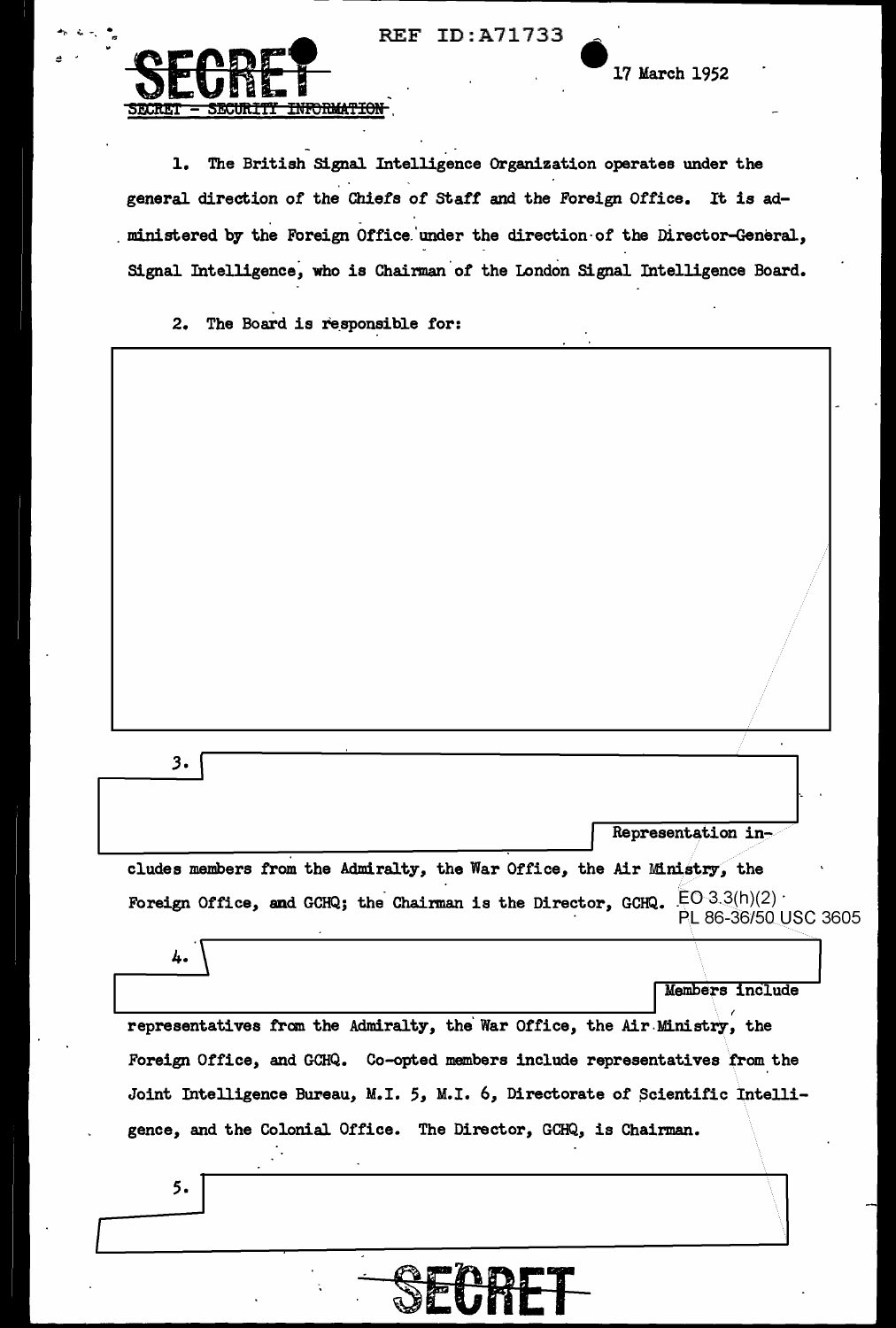

6./

7.

•

REF ID:A71733.

17 March 1952

 $EO(3.3(h)(2)$ PL 86-36/50 USC 3605

Membership comprises representatives from

Membership includes representatives from the Admiralty, the War Office, the Air Ministry, and GCHQ; the Chairman is the Head of the Technical Department, GCHQ.

Lembership<br>
Lembership includes representatives from the Admiralty, the War Office, the Air Ministry, the Ministry of Defense, the general Post Office Research Establishment, the Department of Scientific and Industrial Research, and GCHQ. Representatives of other Government Research Establishments may be co-opted as members when desired. The members of the Committee take it in turn to act as Chairman for a period of one year each.

the Admiralty, the War Office, the Air Ministry, the Ministry *ot* Supply, the Ministry of Defense, and GCHQ. The Chairman is a member of GCHQ.

> **Ehis decument contains information** affecting the national defense of the United States within the meaning of the Espionage Lews, Title 18. U.S.C., Seations 793 and 794. The transmission or the revelation of its contents in any manner to an unauthorised person is prohibited by law

See also Public Law 513, 81 Congress second session  $\setminus$ 

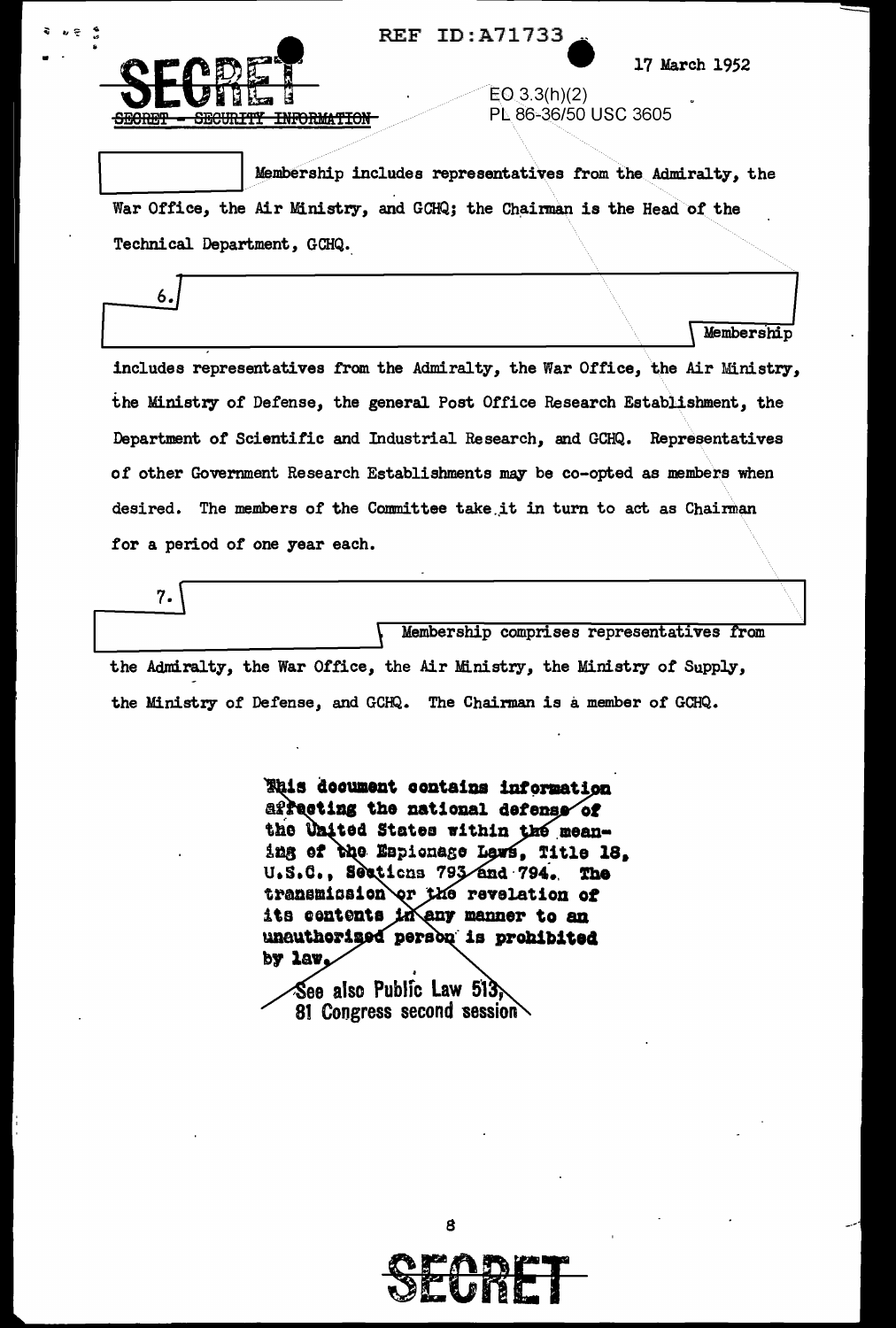USCIB: 14/97

 $u^3$ 

24 November 1950

 $EO$  3.3(h)(2) PL 86-36/50 USC 3605

 $\mathcal{Z} \rightarrow$ 

24

MEMORANDUM FOR THE MEMBERS OF USCIB:

Subject:

Membership Rosters for the London Sig-<br>nal Intelligence Board, 1

The subject rosters are forwarded  $\mathbf{L}$ .

 $\prime$ 

**REF ID: A71733** 

KC

herewith for information and file.

H. D. JONES

J. W. PEARSON Secretariat, USCIB

USCIB: 14/97

P SECRET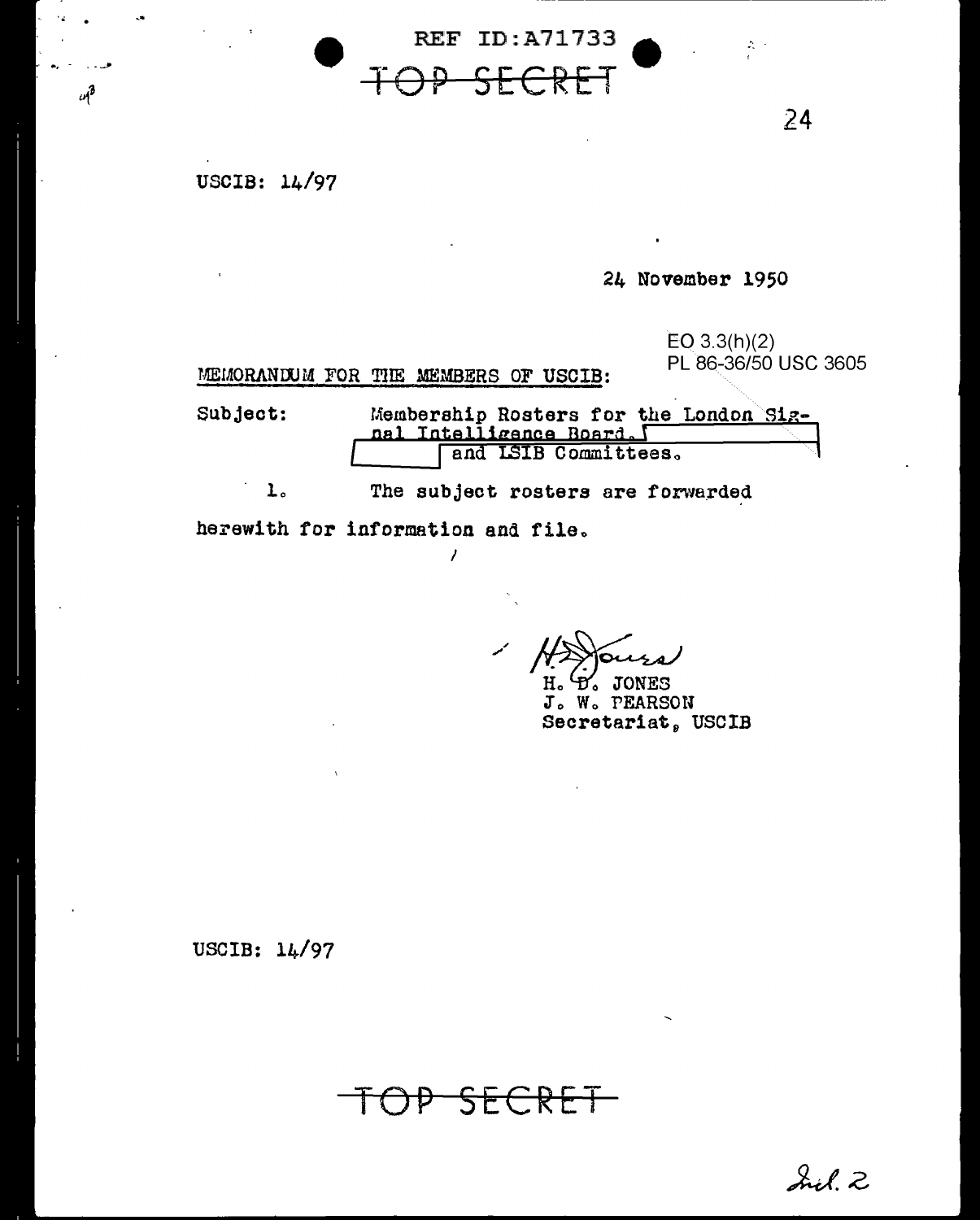

MEMBERSHIP LIST

## 17th OCTOBER, 1950

### LONDON SIGNAL INTELLIGENCE BOARD

## CHAIRMAN

Director-General of Sigint Major-General Sir Stewart G. Menzies **ADLIRALTY** Director of Naval Intelli-Rear-Admiral E.W.L. Longley Cook gence Captain R.G. Swallow, R.N. Director of Signal Division WAR OFFICE Major-General A.C. Shortt Director of Military Intelligence Major-General W.A. Scott Director of Signals AIR MINISTRY Air Vice Marshal N.C. Ogilvie-Forbes Assistant Chief of Air Staff (Intelligence) Air Vice Marshal E.B. Addison Assistant Chief of Air Staff (Signals) FOREIGN OFFICE

 $G.C. H. Q.$  $EO 3.3(h)(2)$ Director PL 86-36/50 USC 3605 Sir Edward Travis CHAIRMAN

Sir Edward Travis

Director, G.C.H.Q.

<del>P SECRET</del>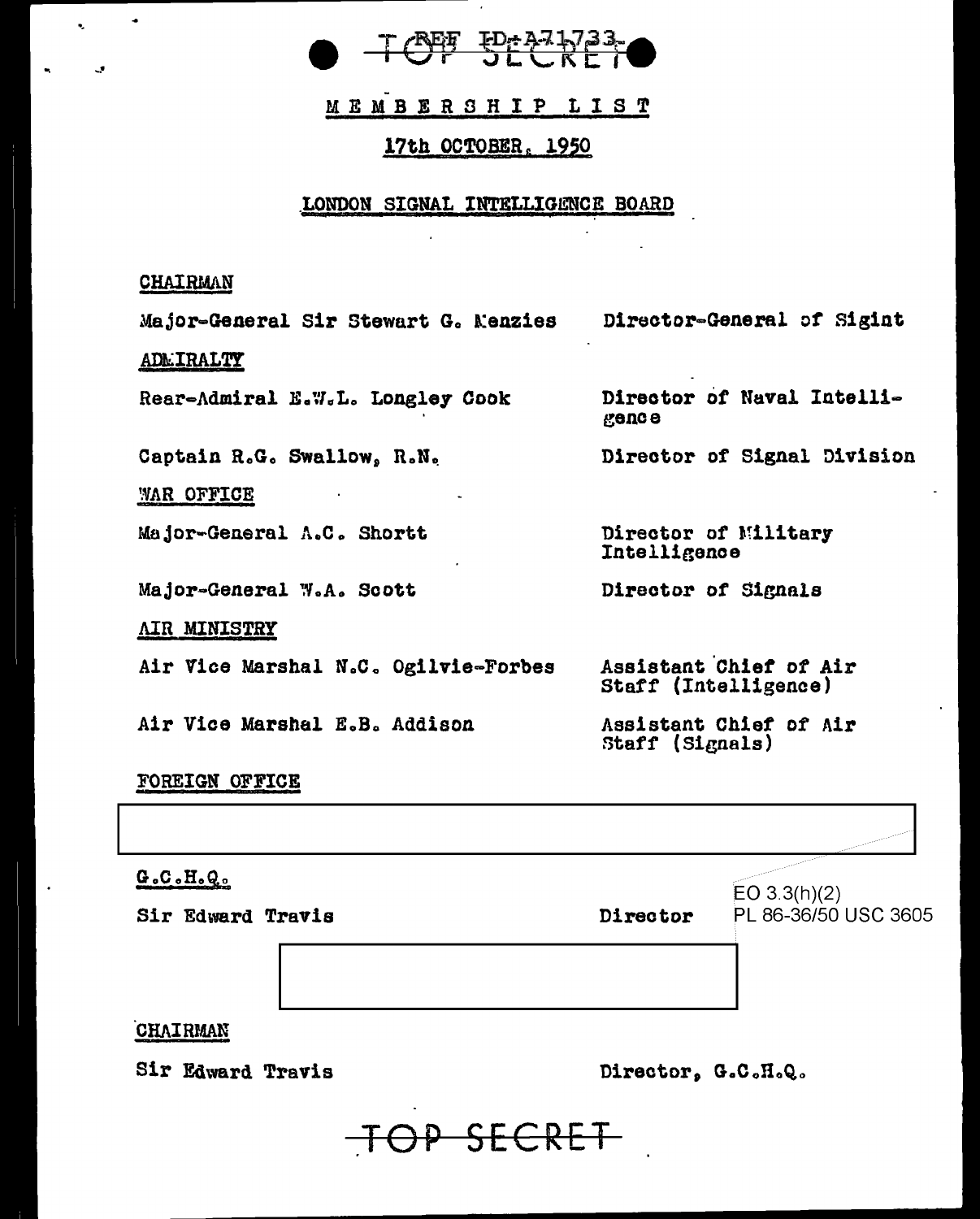| <b>ADMIRALTY</b>                                                                                                    |              |                                                                |
|---------------------------------------------------------------------------------------------------------------------|--------------|----------------------------------------------------------------|
| Commander I.M. Balfour, R.N.                                                                                        |              | Director of Signal<br>Division Section 9                       |
| <b>WAR OFFICE</b>                                                                                                   |              |                                                                |
| Colonel W. Scott                                                                                                    | EO(3.3(h)(2) | PL86-36/50 USC 3605 Military Intelligence<br>Section 8 Colonel |
| AIR MINISTRY                                                                                                        |              |                                                                |
| Group Captain T.P.P.F. Fagan                                                                                        |              | Deputy Director of<br>Signals (B)                              |
| <b>FORZIGN OFFICE</b>                                                                                               |              |                                                                |
|                                                                                                                     |              |                                                                |
|                                                                                                                     |              |                                                                |
|                                                                                                                     |              |                                                                |
| G.C.H.O.                                                                                                            |              |                                                                |
|                                                                                                                     |              |                                                                |
|                                                                                                                     |              |                                                                |
|                                                                                                                     |              | Director, G.C.H.Q.                                             |
|                                                                                                                     |              |                                                                |
|                                                                                                                     |              | Deputy Director of Naval<br>Intelligence                       |
| <b>CHAIRMAN</b><br>Sir Edward Travis<br><b>ADMIRALTY</b><br>Captain A.J. Baker-Cresswell, R.N.<br><b>WAR OFFICE</b> |              |                                                                |

 $\bullet$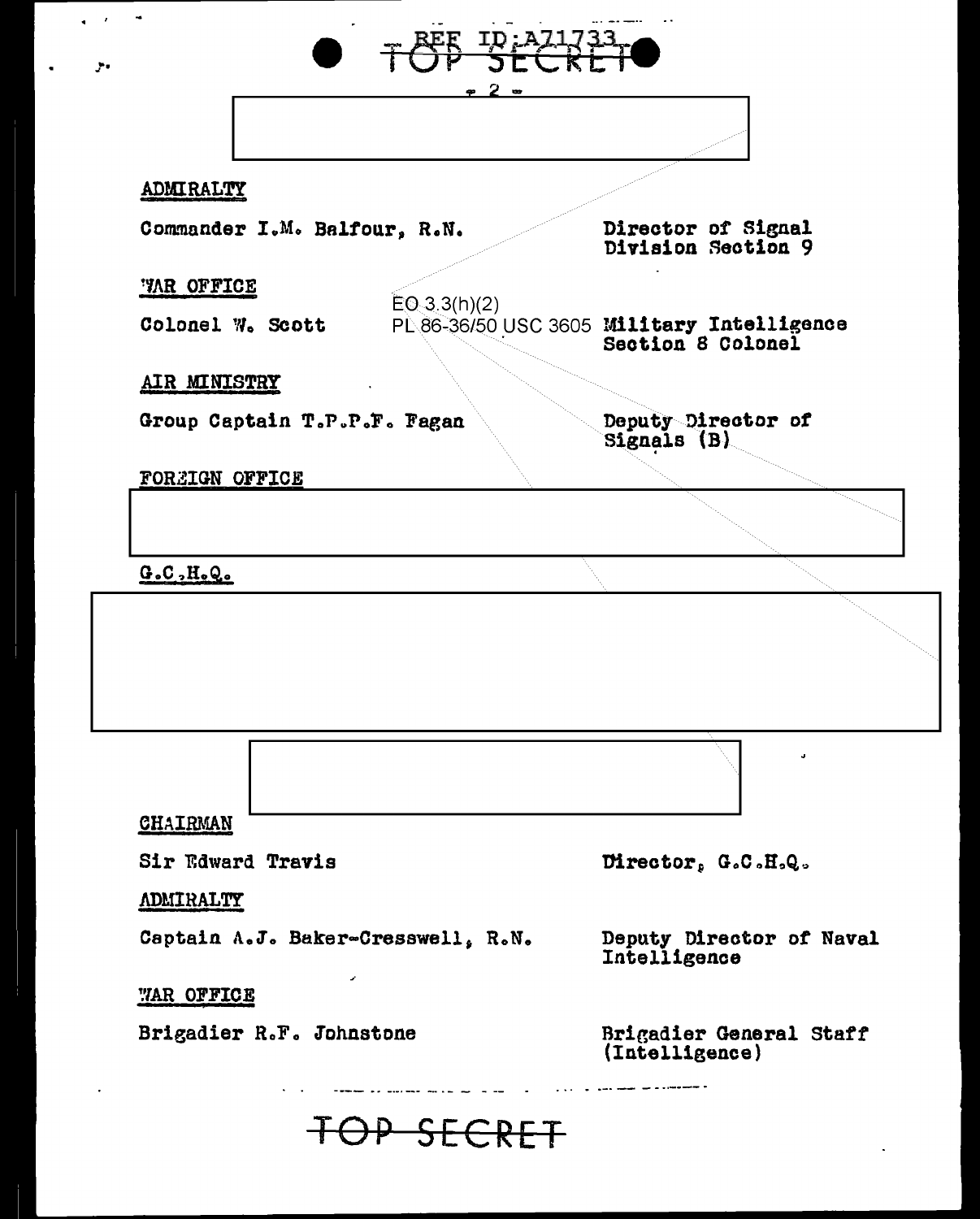

OP SECRET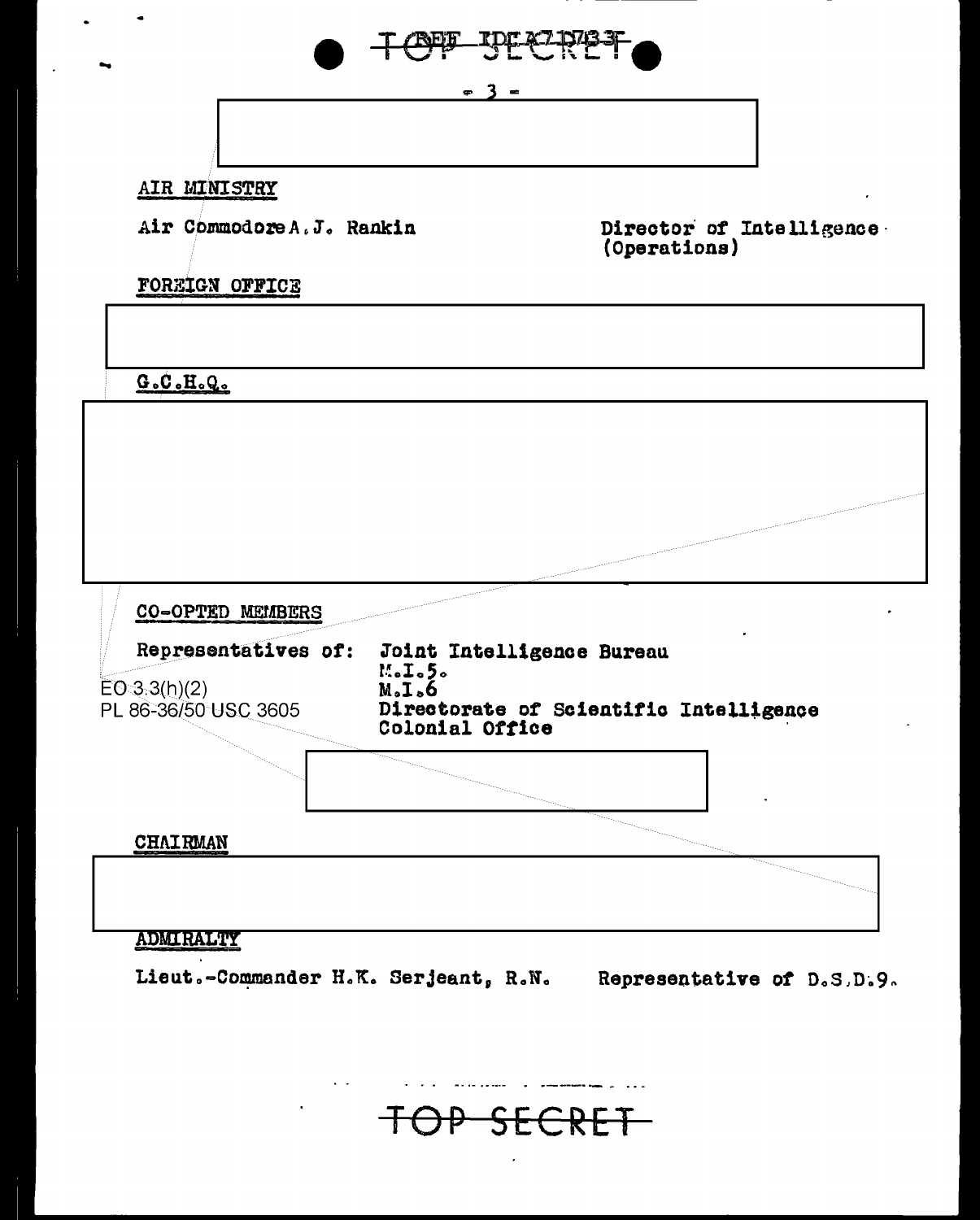

 $\sim$  4  $\sim$ 

----. -- -- ,. \_\_\_\_\_\_\_\_\_\_ \_

TOP SECRET

# WAR OFFICE

Lieut.-Colonel P.W. Lonnon

Representative *ot* M.I~8 Colonel

# AIR MINISTRY

~ing Commander Fo w. Hudson

Representative *ot*   $D<sub>o</sub>D<sub>o</sub>S<sub>o</sub>(B)$ 

 $\mathbf{R}^{\text{max}}$ 

 $=$ 

 $G<sub>o</sub>C<sub>o</sub>H<sub>o</sub>Q<sub>o</sub>$ 

 $EO 3.3(h)(2)$ PL 86-36/50 USC 3605

ADMIRALTY

~1AR OFFICE

AIR MINISTRY

l MINISTRY OF DEFENCE

 $\ddot{\phantom{a}}$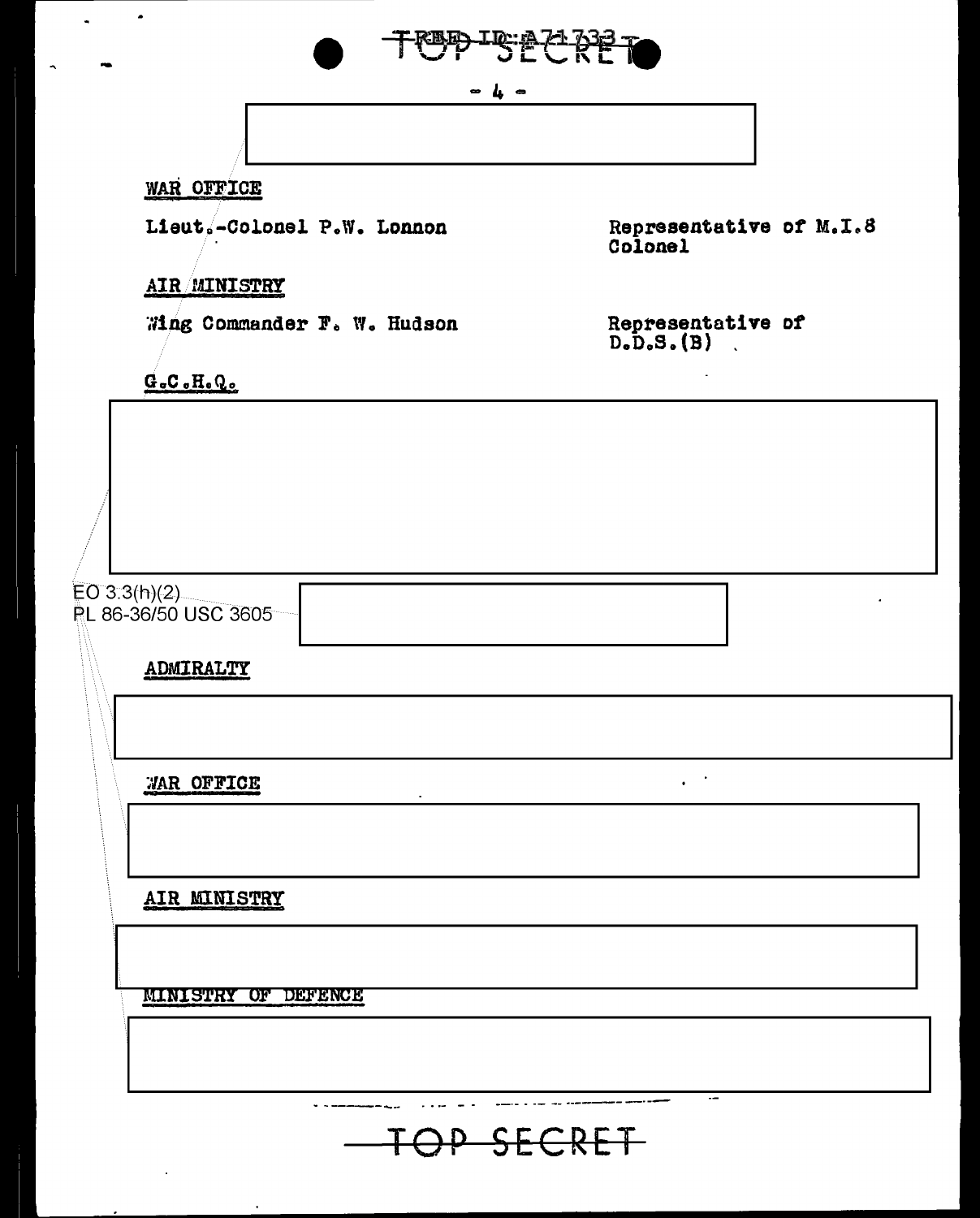

 $G \circ P \circ O \circ$ 

Capt. C.F. Booth

Representative of G.P.O. Research Establishment

 $G_oC_oH_oQ_o$ 

In addition, representatives of other Government Re-<br>search Establishments may be co-opted as members when desired.

The members of the Committee take it in turn to act as Chairman for a period of one year each.

**CHAIRMAN**  $EO 3.3(h)(2)$ PL 86-36/50 USC 3605  $G_0C_0H_0Q_0$ 

ADMIRALTY

Representative of Director of Signals Division

Representative of Admiralty Signals and Radar Establishment

**WAR OFFICE** 

Representative of M.I.8 Colonel

Representative of M.I.10

AIR MINISTRY

Representative of Deputy Director of Signals (B)

Representative of Central Signals Establishment

TOP SECRET